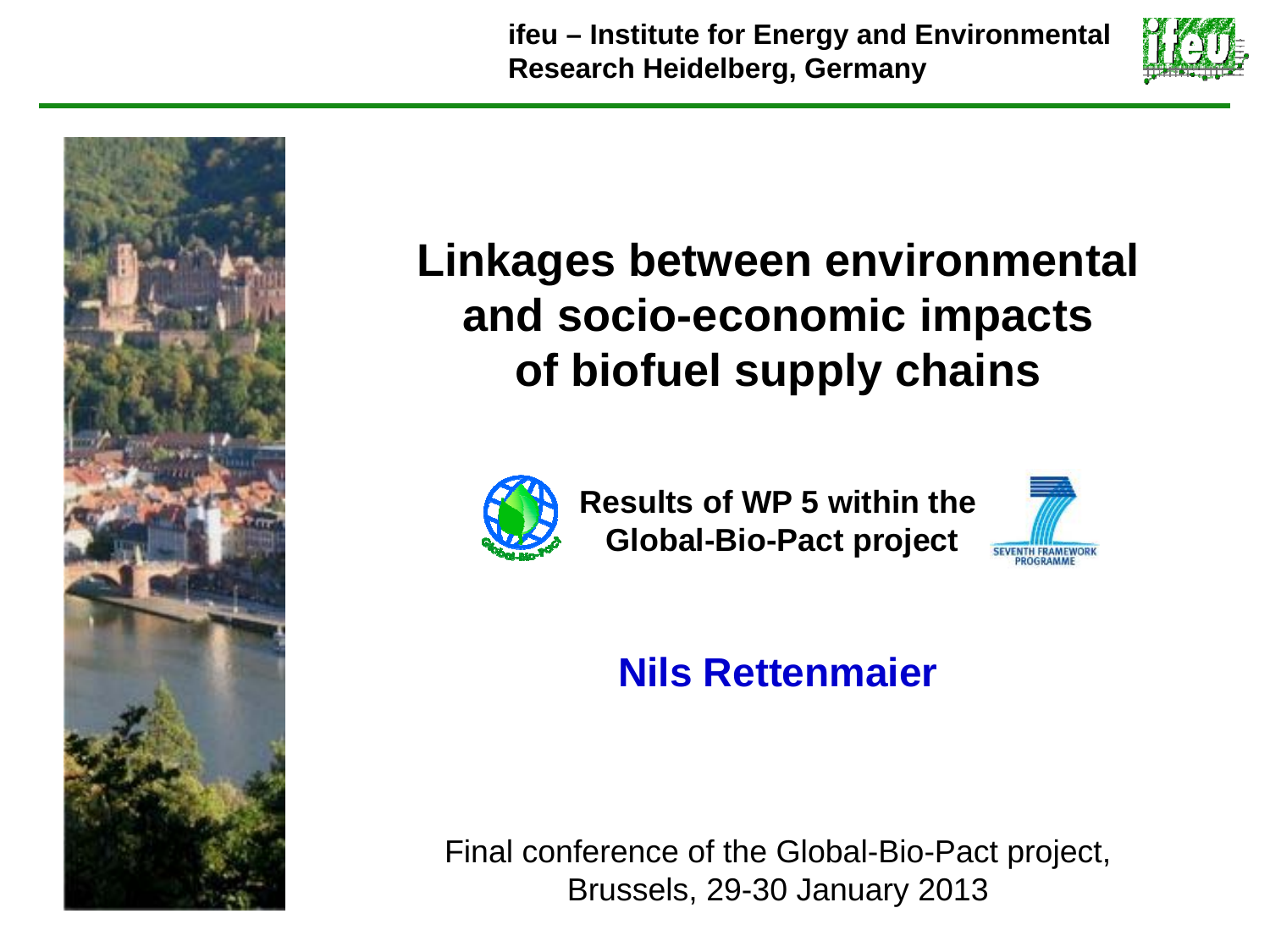



#### **Linkage of socio-economic & environmental impacts**

• **Identification of hotspots of conflicts and synergies between socio-economic and environmental impacts in developing countries, based on the results of WP 2 and WP 3**

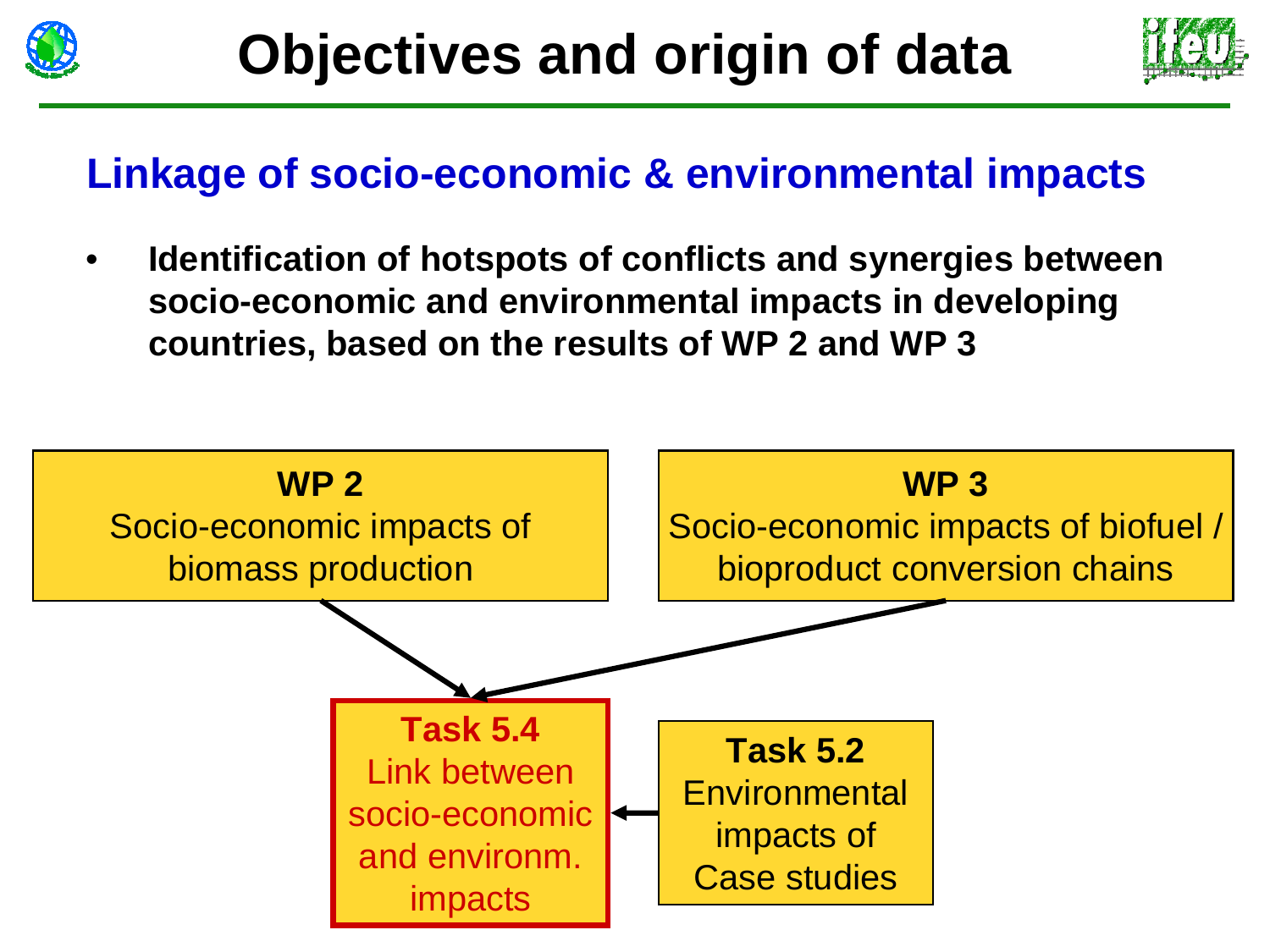



## **Environmental impacts**

- •**Biodiversity**
- • **Water resources and water quality**
- •**Soil**
- • **Greenhouse gas balances (covered in task 5.2)**

## **Socio-economic impacts**

- •**Economics**
- •**Employment generation**
- •**Working conditions**
- •**Health issues**
- •**Food issues**
- • **Land-use competition and conflicts**
- •**Gender issues**
- • **Other issues identified as important by the authors of the respective case study reports**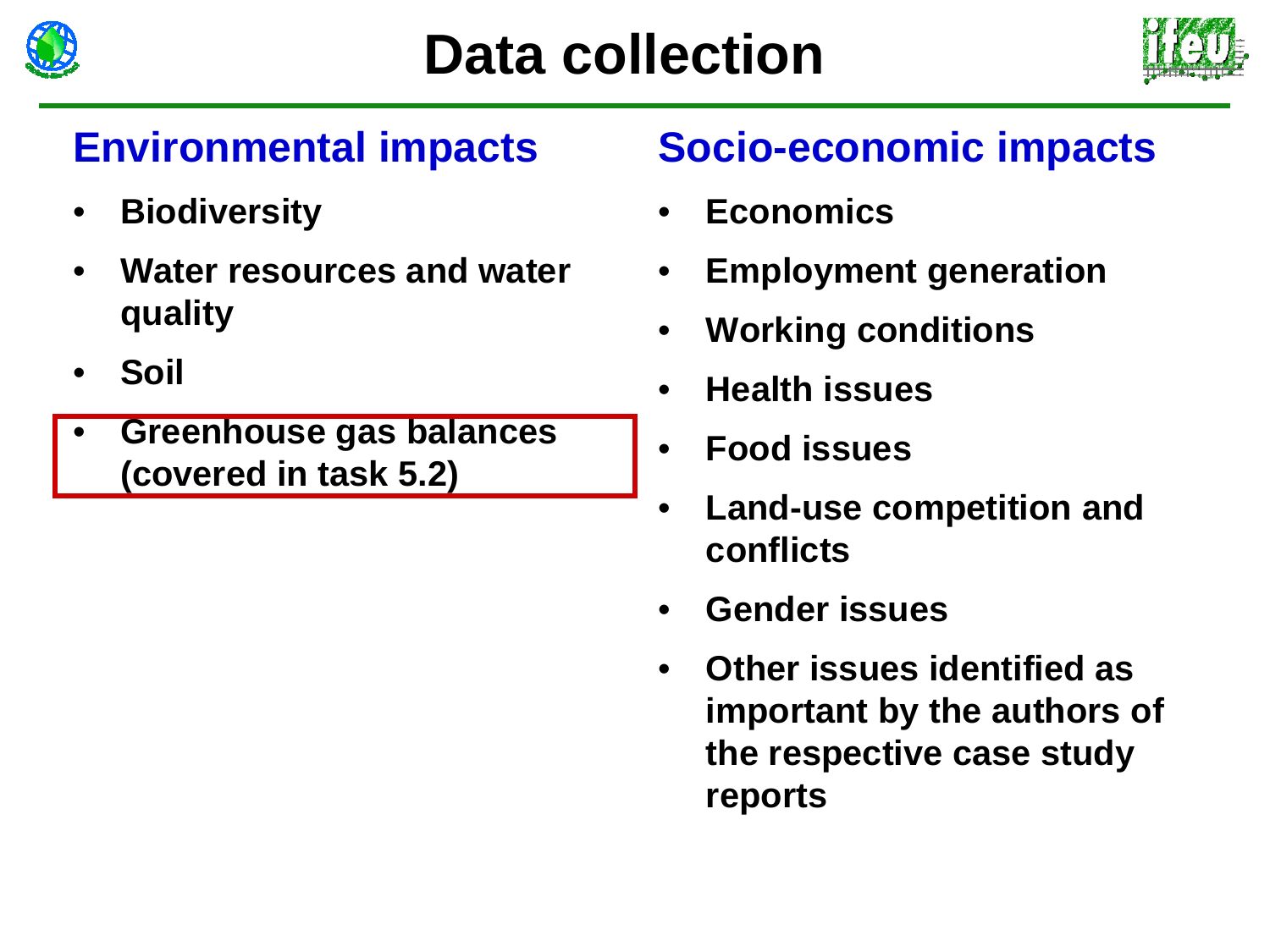





**Source: IFEU**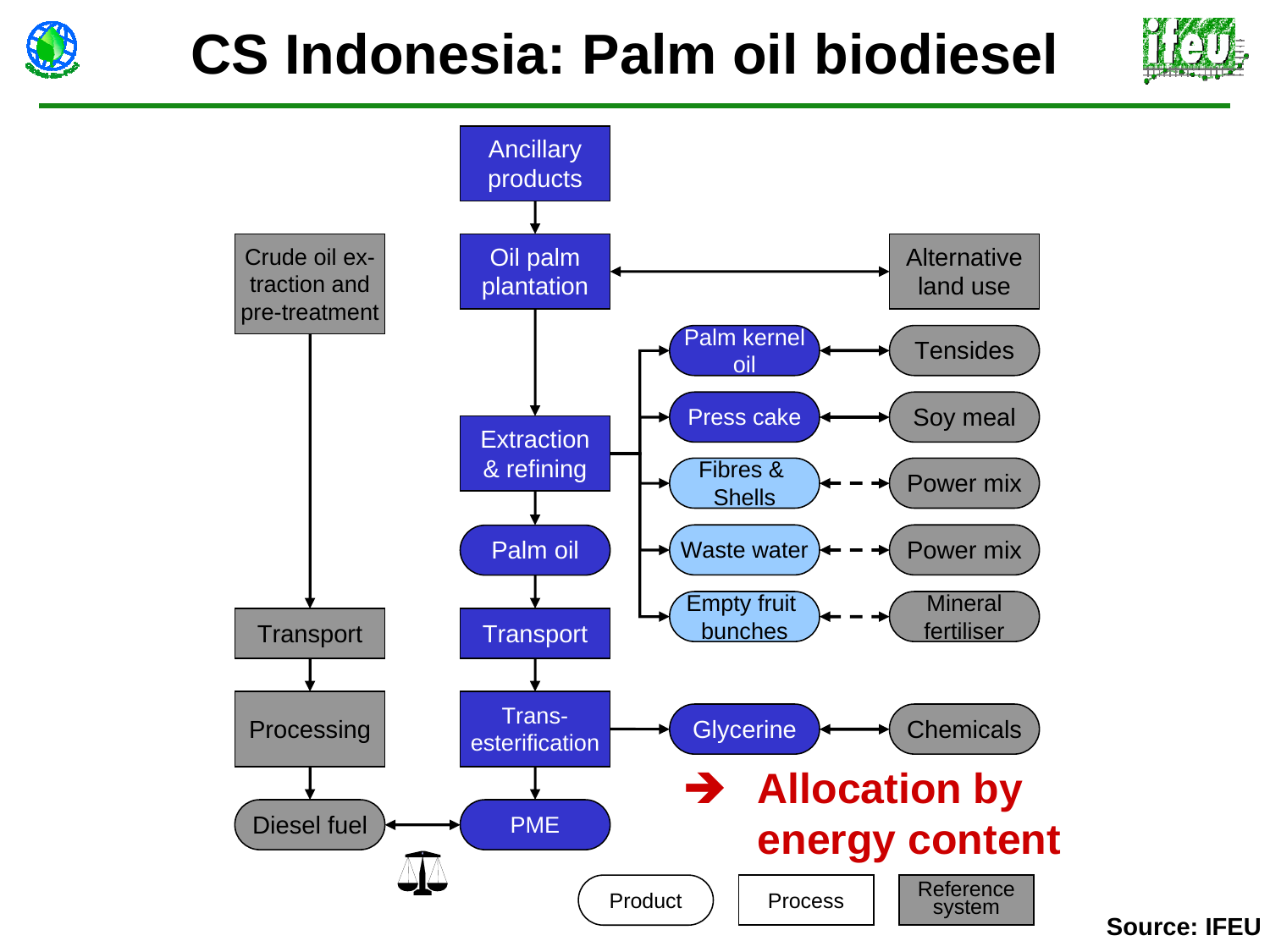

# **CS Indonesia: Palm oil production**



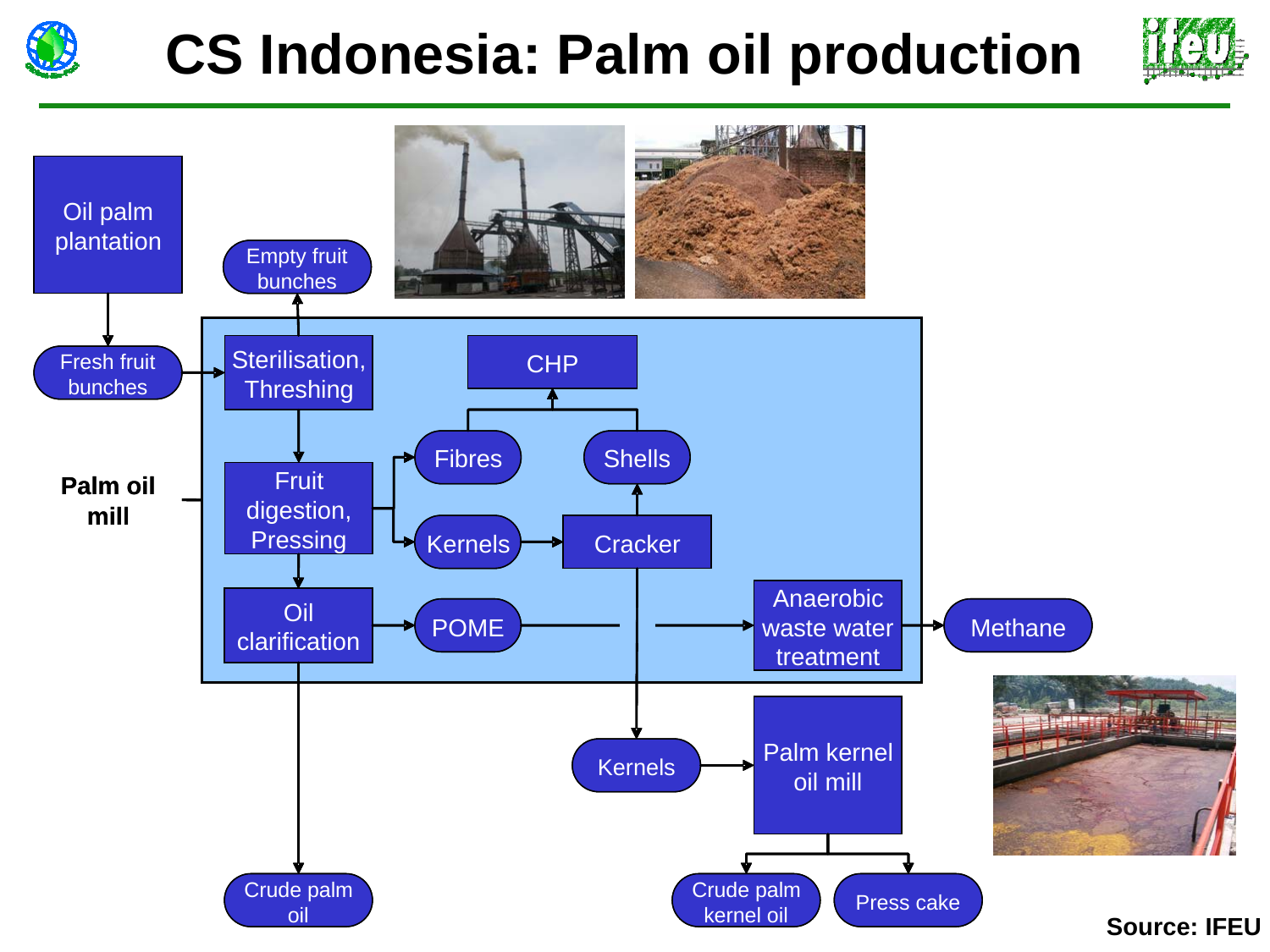



#### **Greenhouse effect**



 $\Box$  Filling station  $\Box$  Fossil fuel comparator



**based on GBI 2011**

**About Directory** 

Europi

**Intelligent Energy** 

www.biograce.net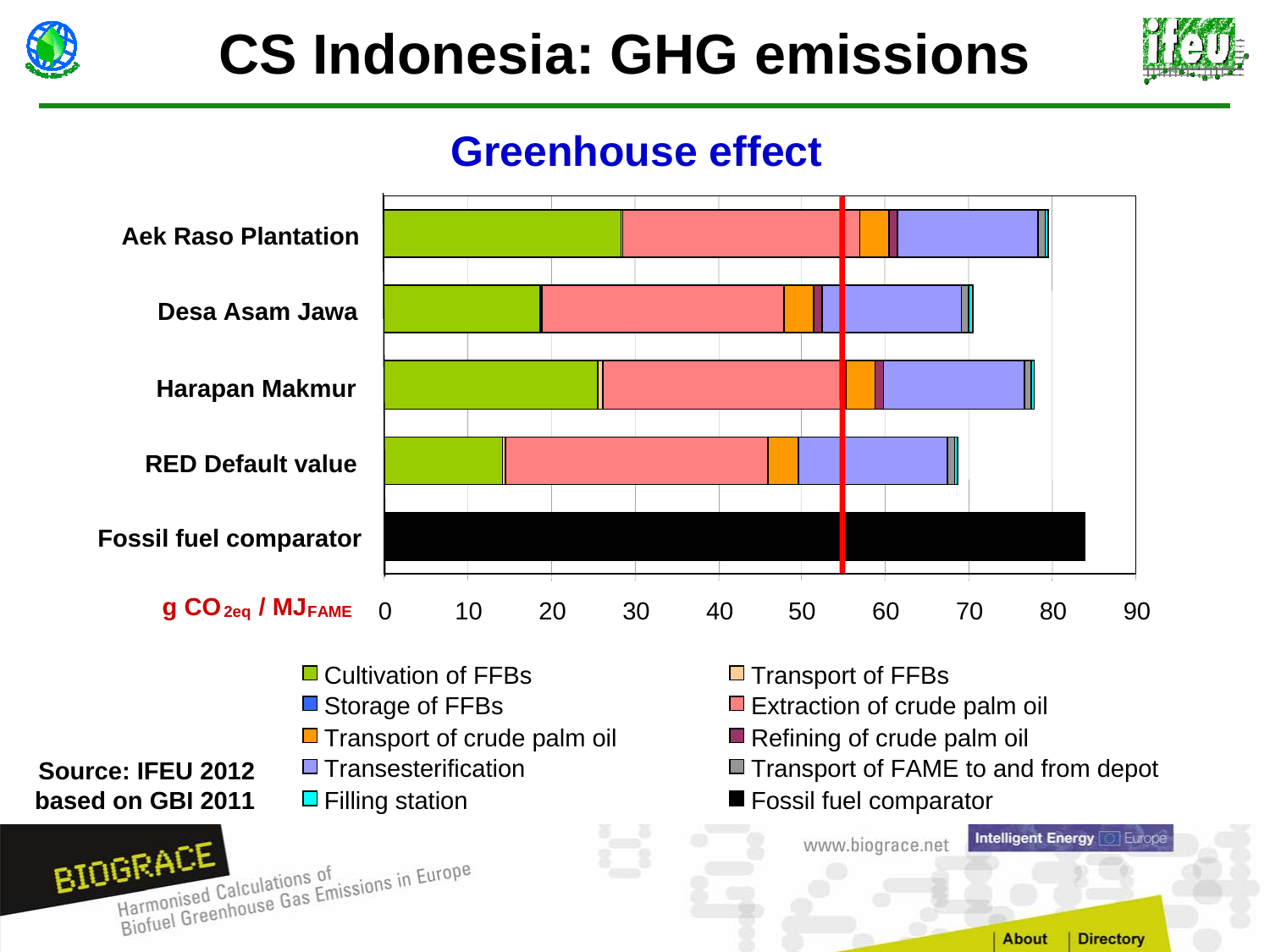



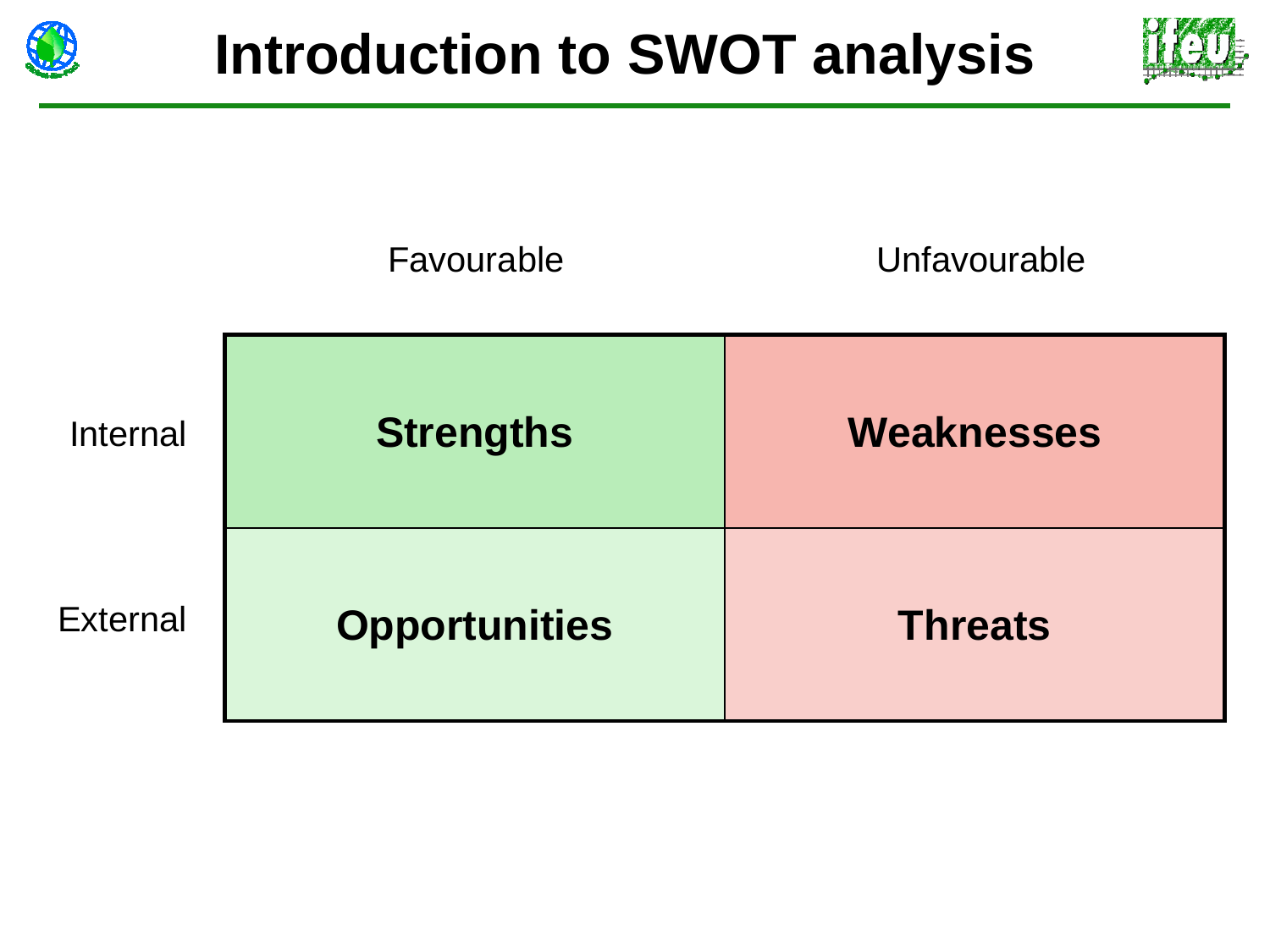



### **Environmental aspects: SWOT**

| $\cdot$ n/a | • greenhouse gas emission savings of less than 35<br>% (5 % - 16 %) compared to the fossil reference<br>fuel, see chapter 6.2.4 for details<br>• All three case studies lie next to or within regions<br>of high biodiversity and high soil carbon stocks<br>respectively<br>• incidences of water contamination by POME and<br>agrochemicals were reported<br>• decline in soil's organic matter, fertility and soil<br>moisture and increase in soil compaction were<br>reported |
|-------------|------------------------------------------------------------------------------------------------------------------------------------------------------------------------------------------------------------------------------------------------------------------------------------------------------------------------------------------------------------------------------------------------------------------------------------------------------------------------------------|
| $\cdot$ n/a | • potential of occupation of protected areas and/or<br>regions of high biodiversity and soil carbon stock                                                                                                                                                                                                                                                                                                                                                                          |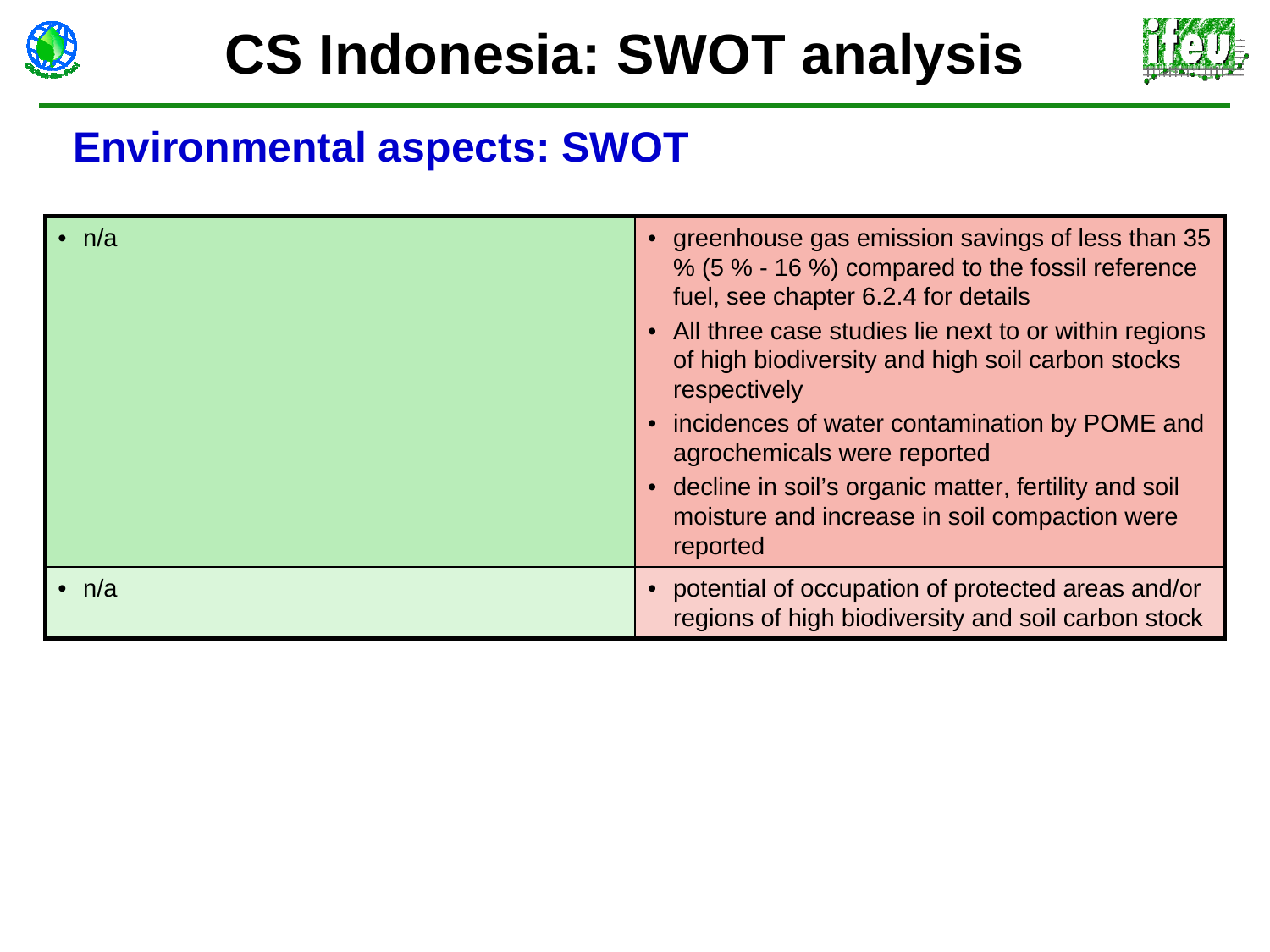



## **Socio-economic aspects I: Strengths and weaknesses**

#### Feedstock production

- palm oil has improved overall employment situation in most of the case study villages
- smallholders claim to be better off with palm oil compared to the past
- wages of workers and bigger farmers in smallholder case study at local level above minimum wage (110 % and about 200 % per ha respectively)
- at local level the state-owned plantation provides security of employment and social insurance for all their workers
- free healthcare for all employees of and all plasma smallholders associated the state-owned plantation at local level
- in general large plantations often have their own health clinics
- at regional level stable production of rice and slightly increased production of other food in the last ten years

#### Feedstock production

- many jobs in initial phase of plantation are temporary and set with day labourers without most of the protections for permanent workers
- wages: at national level only around minimum wages; at regional level significantly below minimum wages (only 80 % of minimum wage)
- problem with child labour (age 9 to 17)
- agrochemical use, harvesting accidents and restriction of rights of association and trade unions at the regional level
- weak bargain position and low income of smallholders due to little organisation and their dependency on middlemen or farm gate prices
- competition between food use of palm oil and use as biofuel
- transition from net producers to net consumers of food makes people more vulnerable to high food prices
- smallholders of one case study region converted rice paddies into more profitable oil palm plantations causing a deficit in regional food production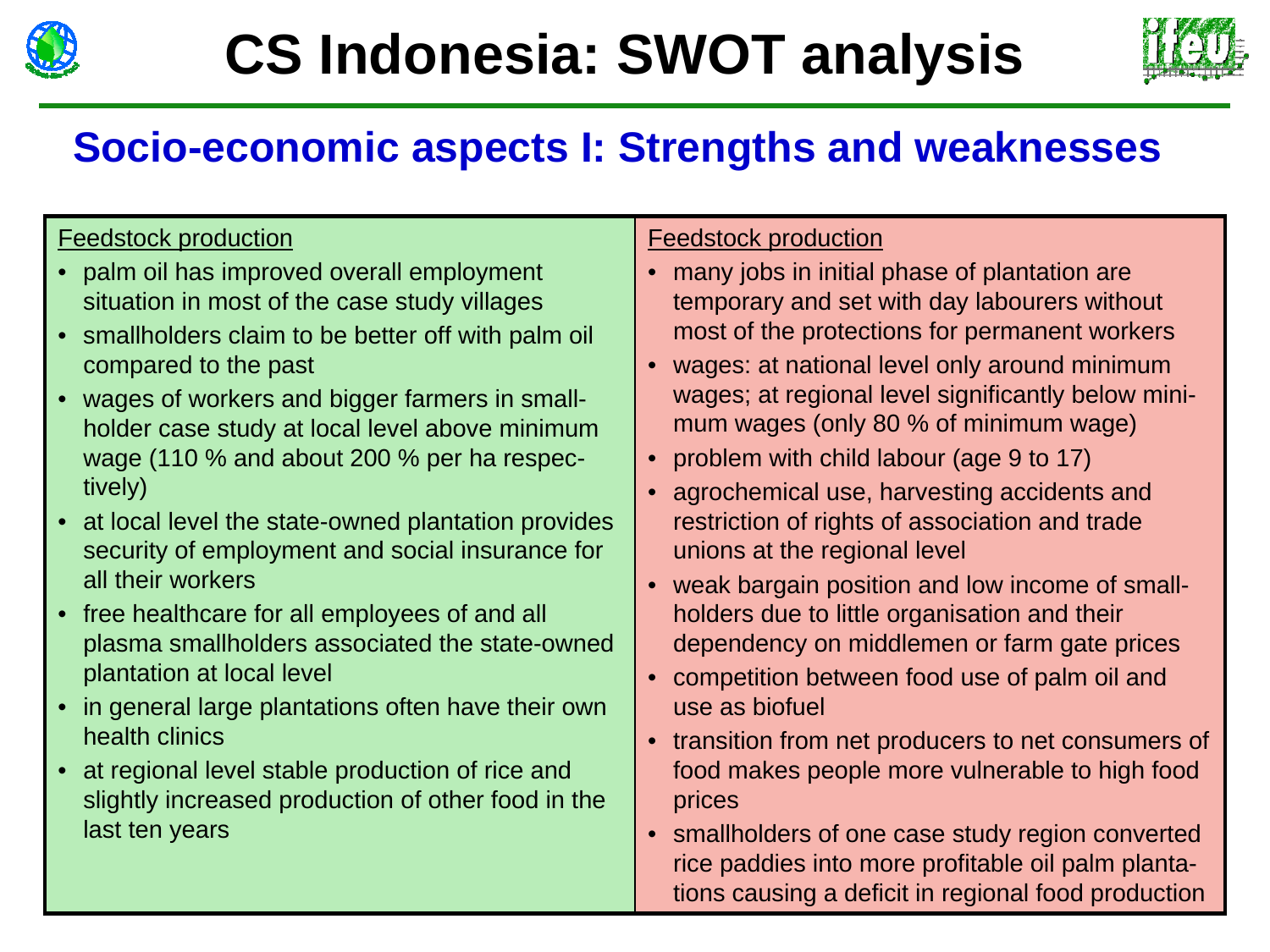



### **Socio-economic aspects II: Strengths and weaknesses**

| <b>Feedstock production</b>                                                                                                                                                                                                                                                                                                                                                    | <b>Feedstock production</b>                                                                                                                                                                                                                                                                                                                                                                                                                                          |
|--------------------------------------------------------------------------------------------------------------------------------------------------------------------------------------------------------------------------------------------------------------------------------------------------------------------------------------------------------------------------------|----------------------------------------------------------------------------------------------------------------------------------------------------------------------------------------------------------------------------------------------------------------------------------------------------------------------------------------------------------------------------------------------------------------------------------------------------------------------|
| see previous slide                                                                                                                                                                                                                                                                                                                                                             | increasing number of conflicts across Indonesia<br>$\bullet$<br>over land rights and unfulfilled promises<br>in the case study regions only 5 % of the workers<br>at the plantation and 15 % at the mill are women<br>female unskilled workers receive lower wages<br>than male ones<br>• at national level problems for smallholders in<br>remote areas to gain access to money (unman-<br>ageable debts), good planting material and<br>knowledge about management |
| <b>Feedstock conversion</b><br>at the mill associated with the state-owned<br>plantation unskilled workers' wage is much<br>higher than minimum wage (nearly 340 %)<br>all permanent workers at the mill at local level are<br>provided with housing, healthcare, children's<br>education and other bonuses<br>free healthcare for all employees of the mill on<br>local level | <b>Feedstock conversion</b><br>only one (state owned) company for biofuel<br>blending paying low prices to the producers for<br>their biodiesel                                                                                                                                                                                                                                                                                                                      |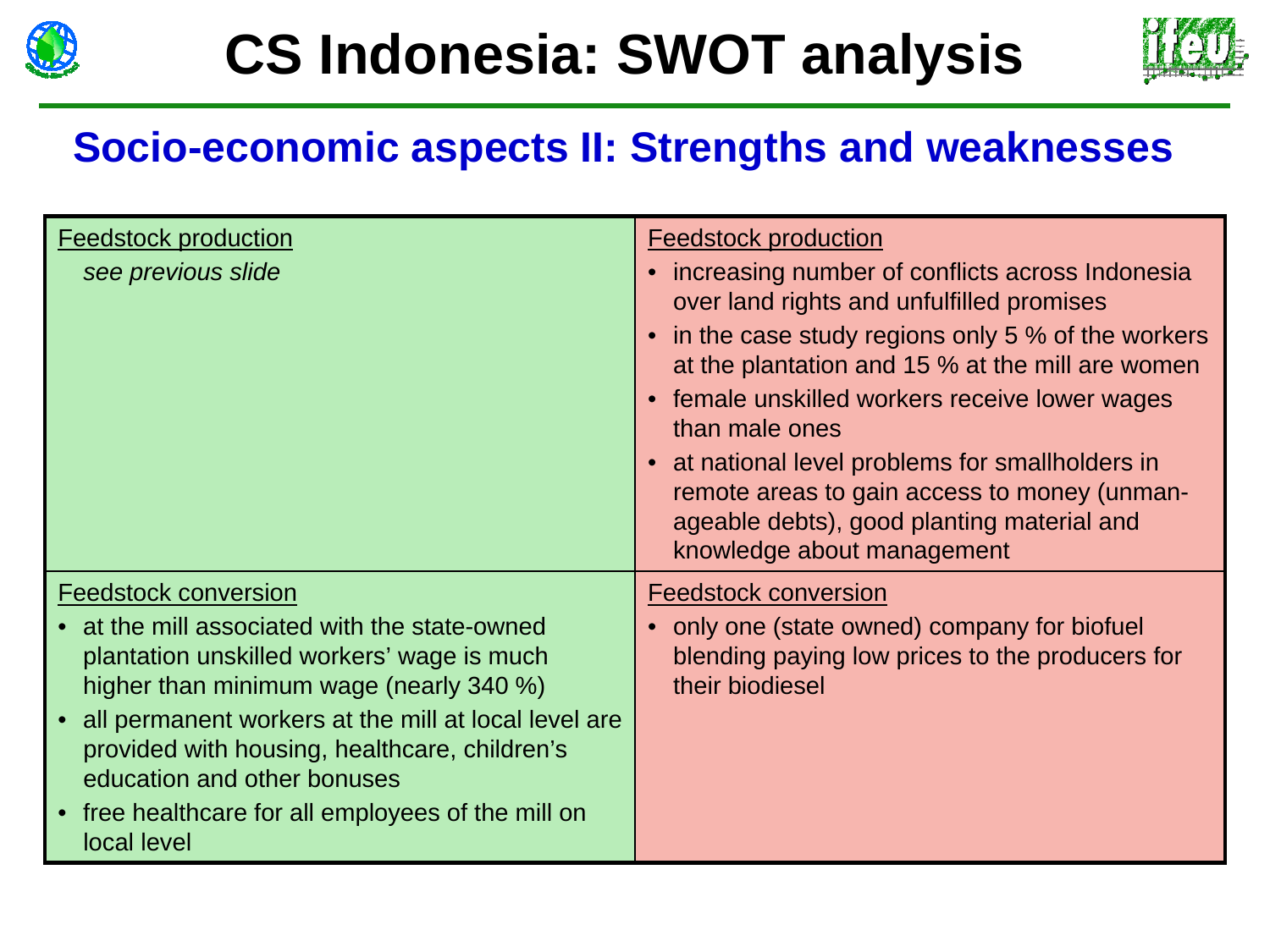



### **Socio-economic aspects III: Opportunities and threats**

| <b>Feedstock production</b><br>well paid feedstock for oil production | <b>Feedstock production</b><br>low potential for future employment generation<br>on regional level                                    |
|-----------------------------------------------------------------------|---------------------------------------------------------------------------------------------------------------------------------------|
| Feedstock conversion<br>Increasing market                             | <b>Feedstock conversion</b><br>• slower growth of the biofuel sector at national<br>level than predicted results in less job creation |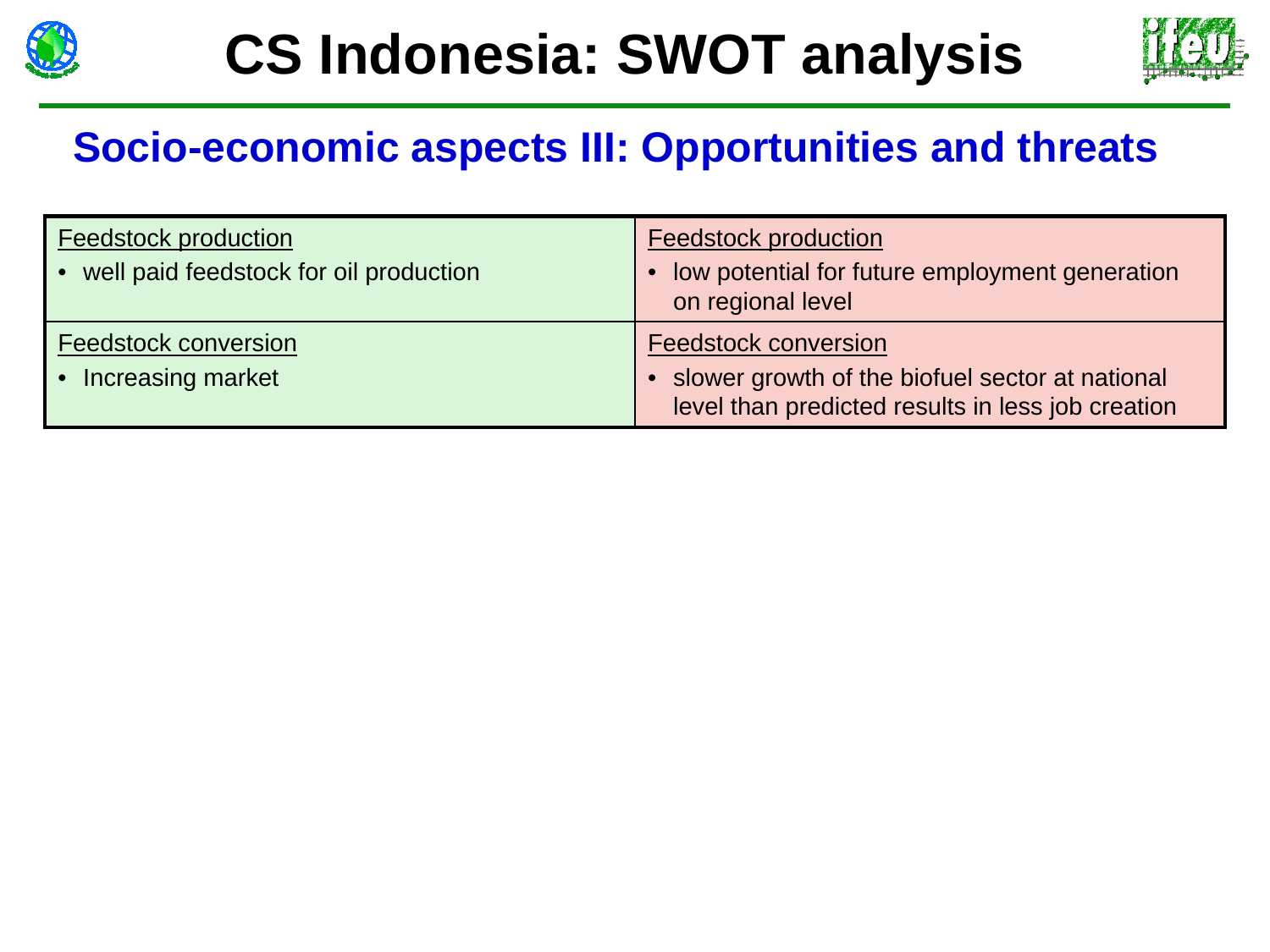





**Trade-off**

**Negative correlation**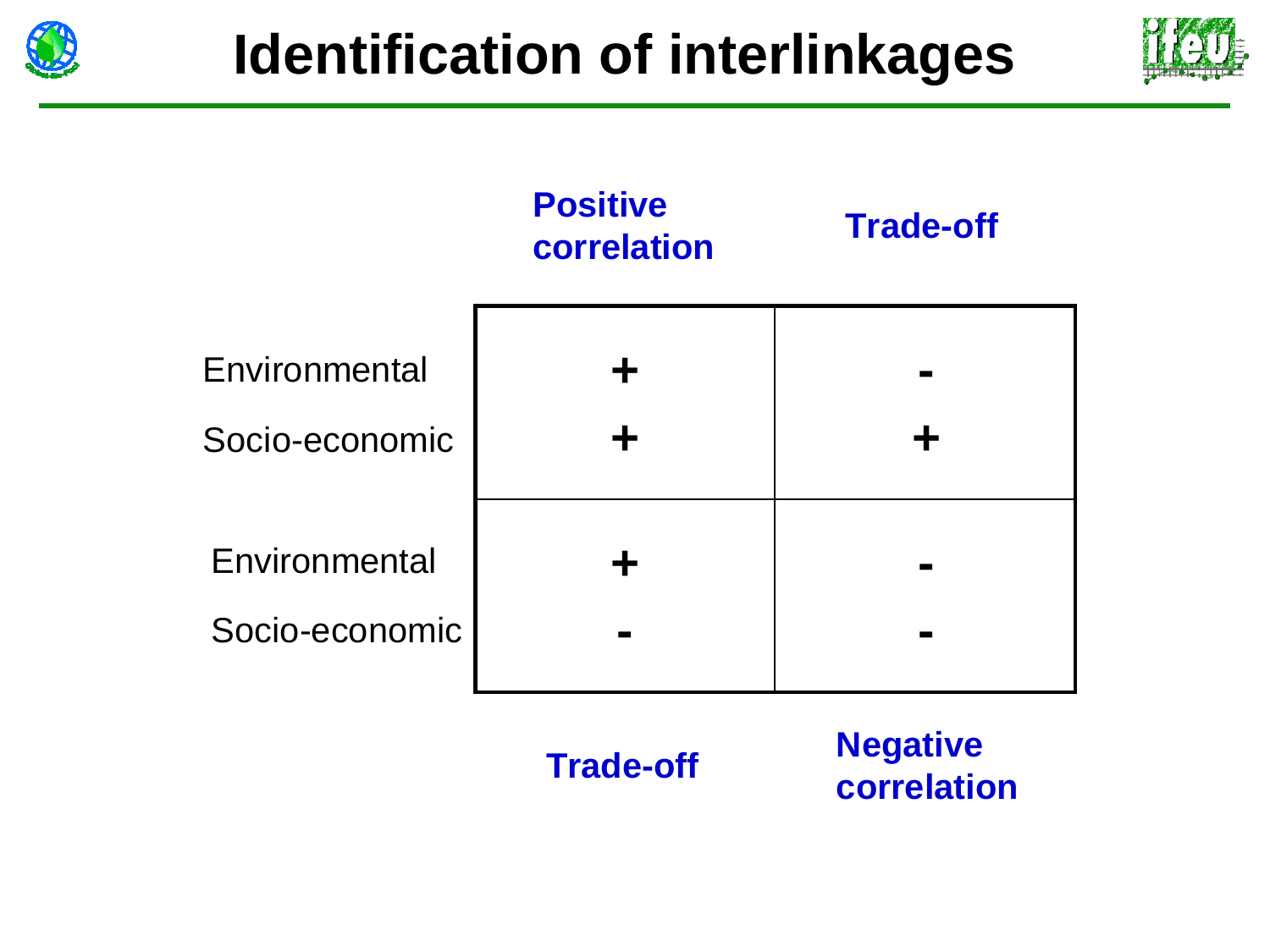



#### **Positive correlation:**

• **The** *extensive* **cultivation of Jatropha has a positive impact on the socio-economic situation of the affected people and the environment. It might improve the environmental properties of the cultivated land and the socio-economic situation of the people.**

#### **Trade-off:**

• **Regarding the** *intensive* **cultivation of Jatropha, negative environmental impacts were reported (clearing of natural forest, use of heavy machinery and pesticides). This negatively influences greenhouse gas emissions and areas of high biodiversity and water quality. Also soil erosion and the loss of soil fertility are affected. An overall trade-off was identified due to positive impacts on the socio-economic situation of farmers and villagers.**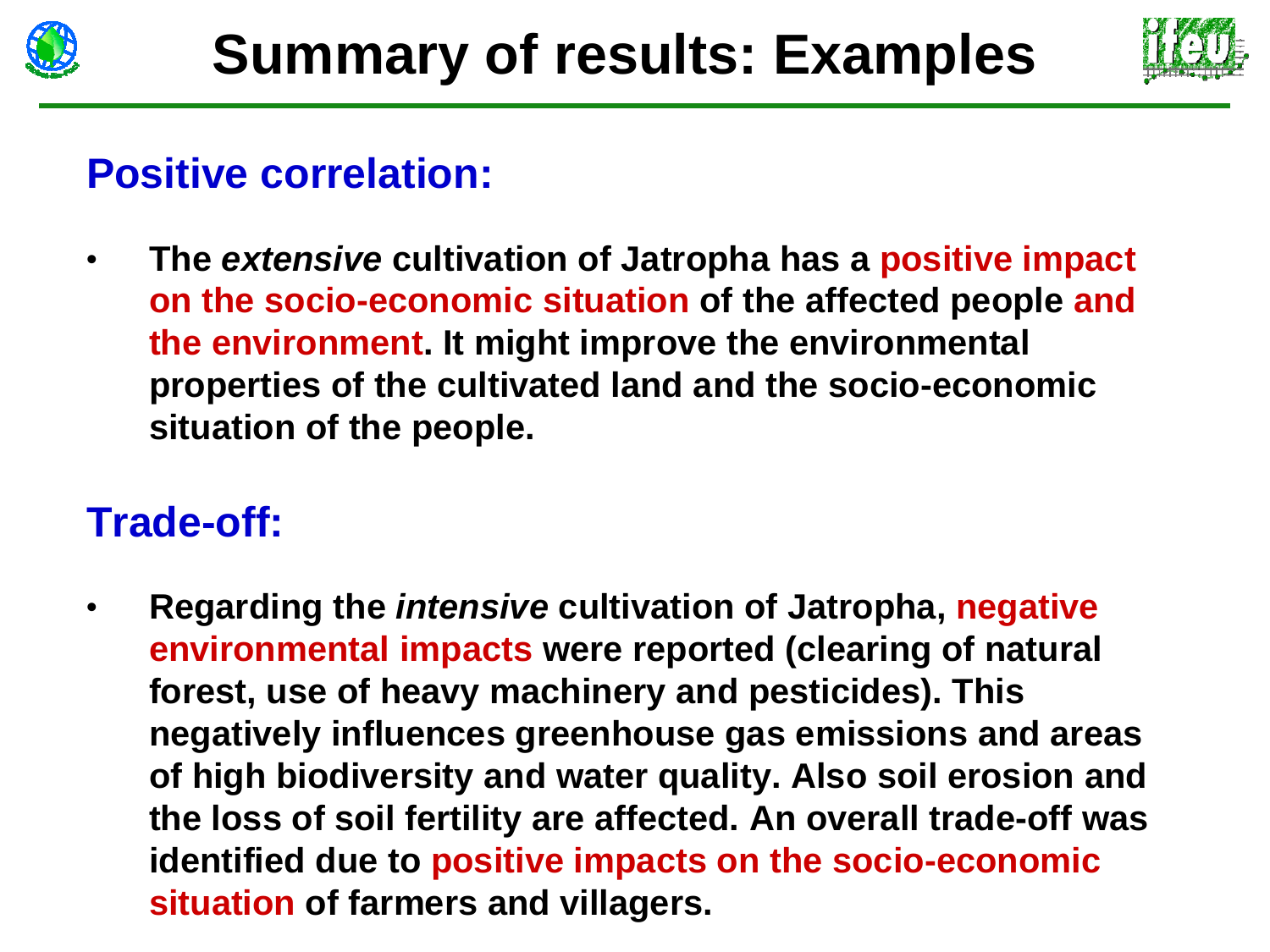



#### **Negative correlation:**

- • **Sugarcane bioethanol has negative impacts on workers' health and increases air pollution and greenhouse gas emissions in case the harvest involves burning of the field.**
- $\bullet$  **Palm oil biodiesel increases greenhouse gas emissions and decreases the quality of adjacent water bodies (negative impact on human health through pollution of drinking water) in case palm oil mill effluent (POME) is not properly treated.**
- • **Inappropriate application of agrochemicals decreases water quality (also drinking water) and is harmful to the biodiversity of adjacent areas as well as to the workers' health.**
- $\bullet$  **Land-use changes threaten biodiversity and (in most cases) increase greenhouse gas emissions. They also often have negative impacts on food security issues.**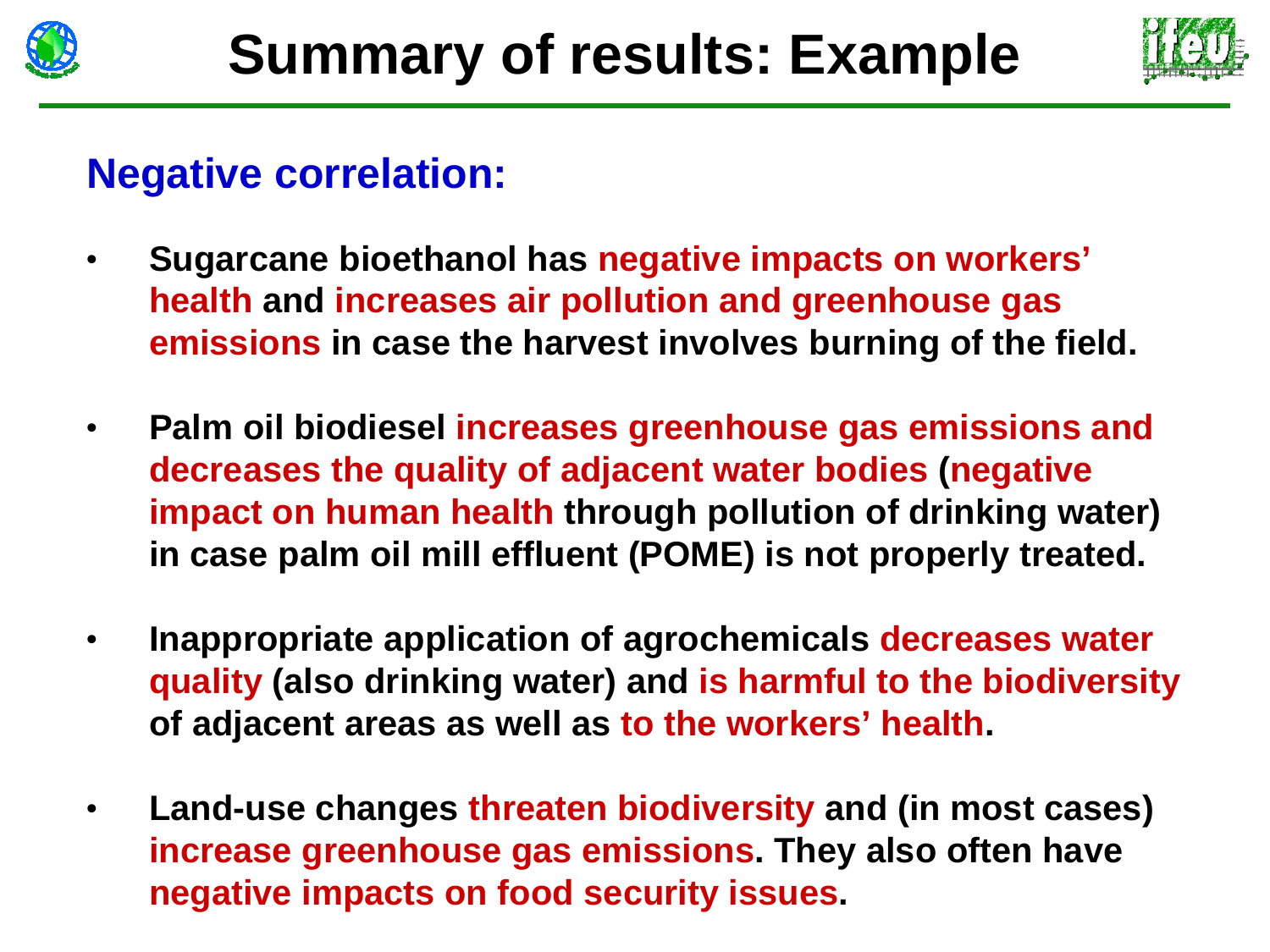



- •**Identified linkages are case study-specific!**
- • **Resulting impacts might be incomplete due to a pre-defined (potentially non-exhaustive) list of aspects and missing information on some of the aspects in some case studies.**
- • **A second / reference point in time was not defined in most case study reports. Mostly, they contain a description of the status quo at a certain point in time. Because of that**
	- **no changes / trends could be captured**
	- **no causality links could be established.**
- • **It was very difficult to distinguish between agricultural production in general and non-food biomass production.**
- $\bullet$  **Advantage of extensive cultivation of Jatropha is an artefact: Jatropha differs from all other feedstocks in terms of time, scale of implementation and previous use.**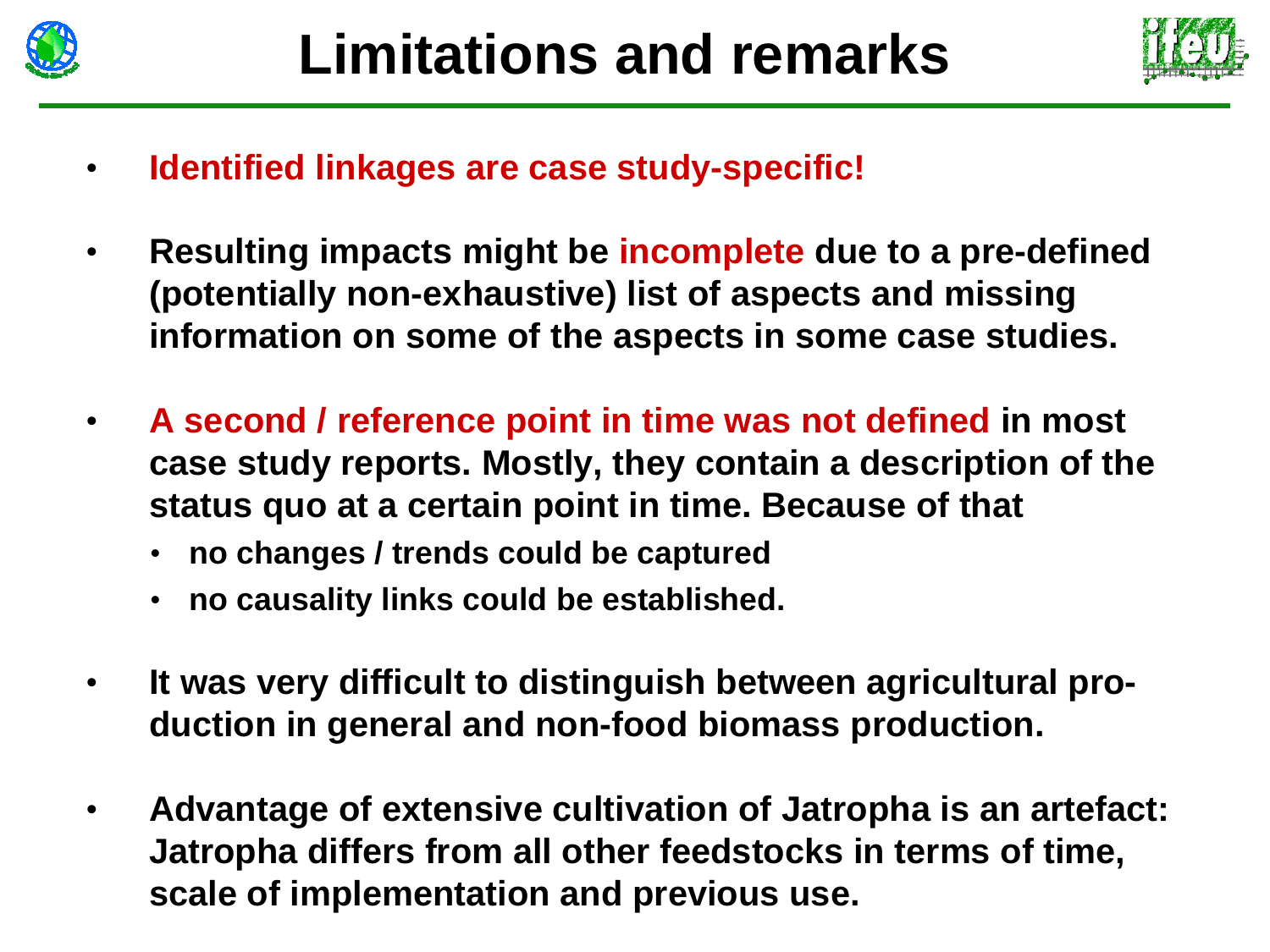



#### **Definition "Ecosystem services":**

- •**Benefits people obtain from ecosystems.**
- • **Include provisioning, regulating, and cultural services that directly affect people and supporting services needed to maintain the other services.**
- • **Changes in these services affect human well-being through impacts on security, the necessary material for a good life, health, and social and cultural relations.**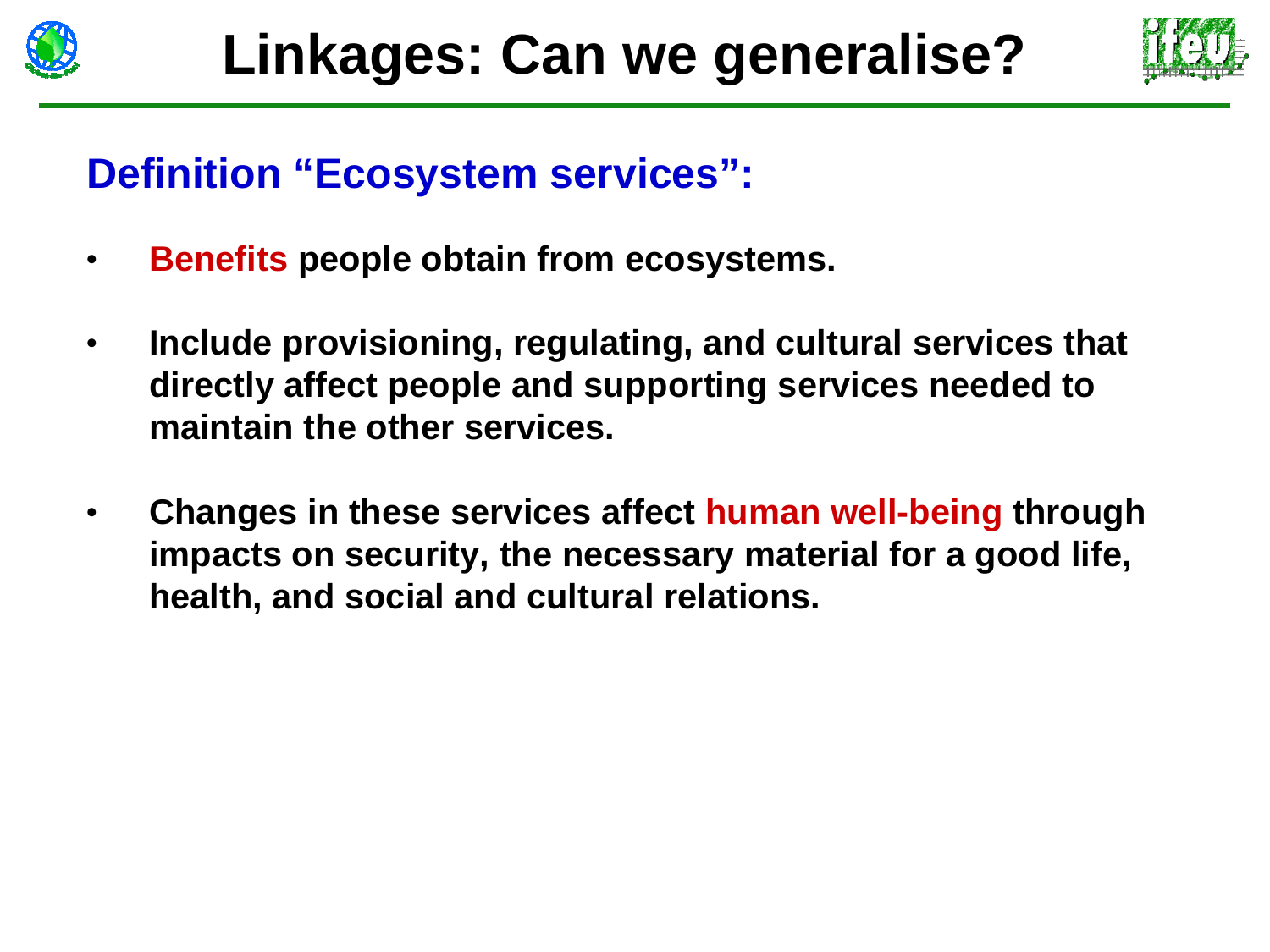





Source: Millennium Ecosystem Assessmen

**ARROW'S COLOR Potential for mediation by** socioeconomic factors

#### **ARROW'S WIDTH**

Intensity of linkages between ecosystem services and human well-being

Low

 $=$  Weak

Medium

High

Medium

Strong

**Source: MEA 2005**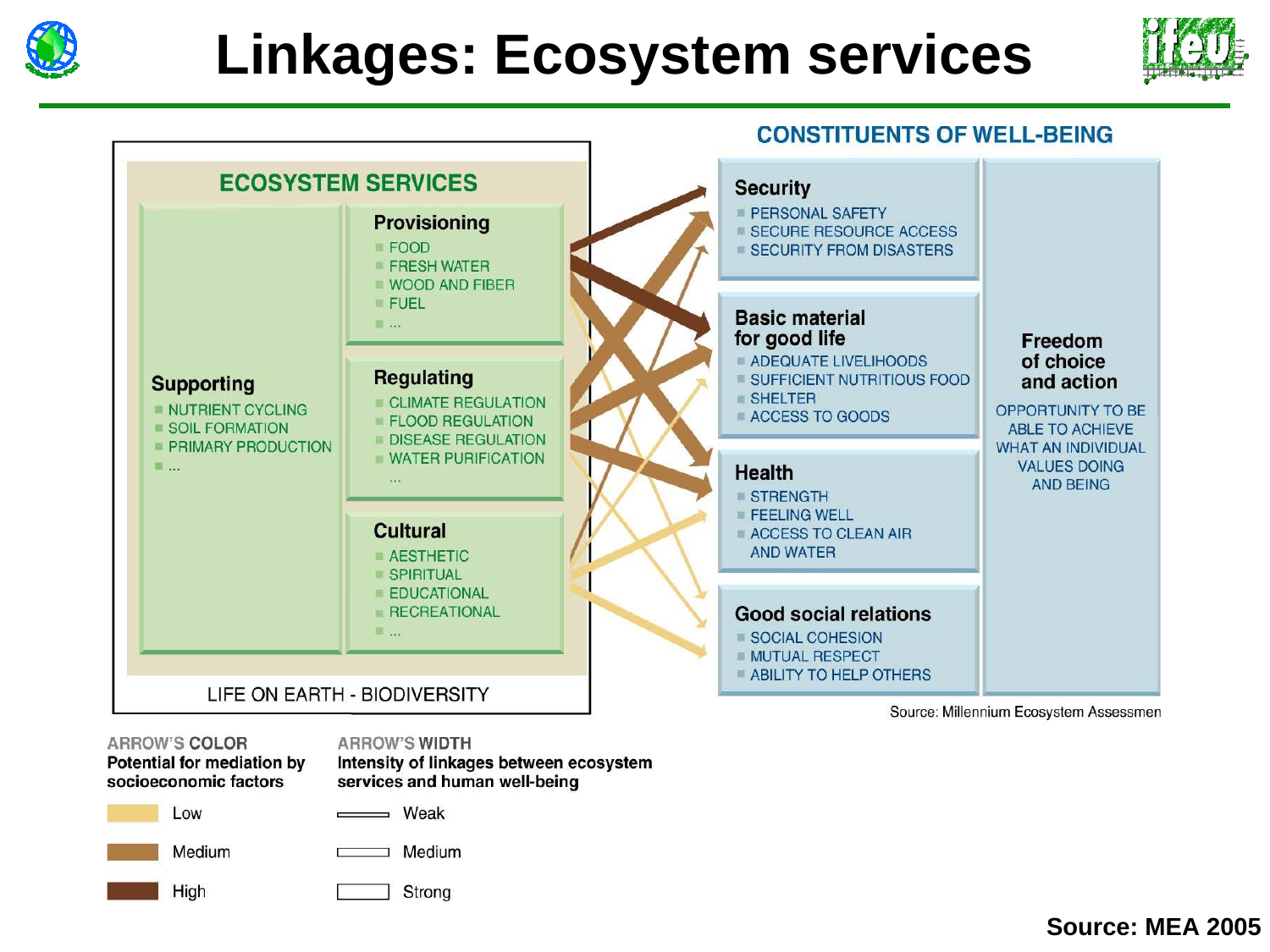

# **Linkages: Ecosystem services**



**Provisioning Services** are ecosystem services that describe the material outputs from ecosystems. They include food, water and other resources.



**Food**: Ecosystems provide the conditions for growing food – in wild habitats and in managed agroecosystems.



**Raw materials**: Ecosystems provide a great diversity of materials for construction and fuel.



**Fresh water**: Ecosystems provide surface and groundwater.



**Medicinal resources**: Many plants are used as traditional medicines and as input for the pharmaceutical industry.

**Regulating Services** are the services that ecosystems provide by acting as regulators e.g. regulating the quality of air and soil or by providing flood and disease control.



**Local climate and air quality regulation**: Trees provide shade and remove pollutants from the atmosphere. Forests influence rainfall.



**Carbon sequestration and storage**: As trees and plants grow, they remove carbon dioxide from the atmosphere and effectively lock it away in their tissues.



**Moderation of extreme events**: Ecosystems and living organisms create buffers against natural hazards such as floods, storms, and landslides.



**Waste-water treatment**: Micro-organisms in soil and in wetlands decompose human and animal waste, as well as many pollutants.



**Erosion prevention and maintenance of soil fertility**: Soil erosion is a key factor in the process of land degradation and desertification.



**Pollination**: Some 87 out of the 115 leading global food crops depend upon animal pollination including important cash crops such as cocoa and coffee.



**Biological control**: Ecosystems are important for regulating pests and vector borne diseases.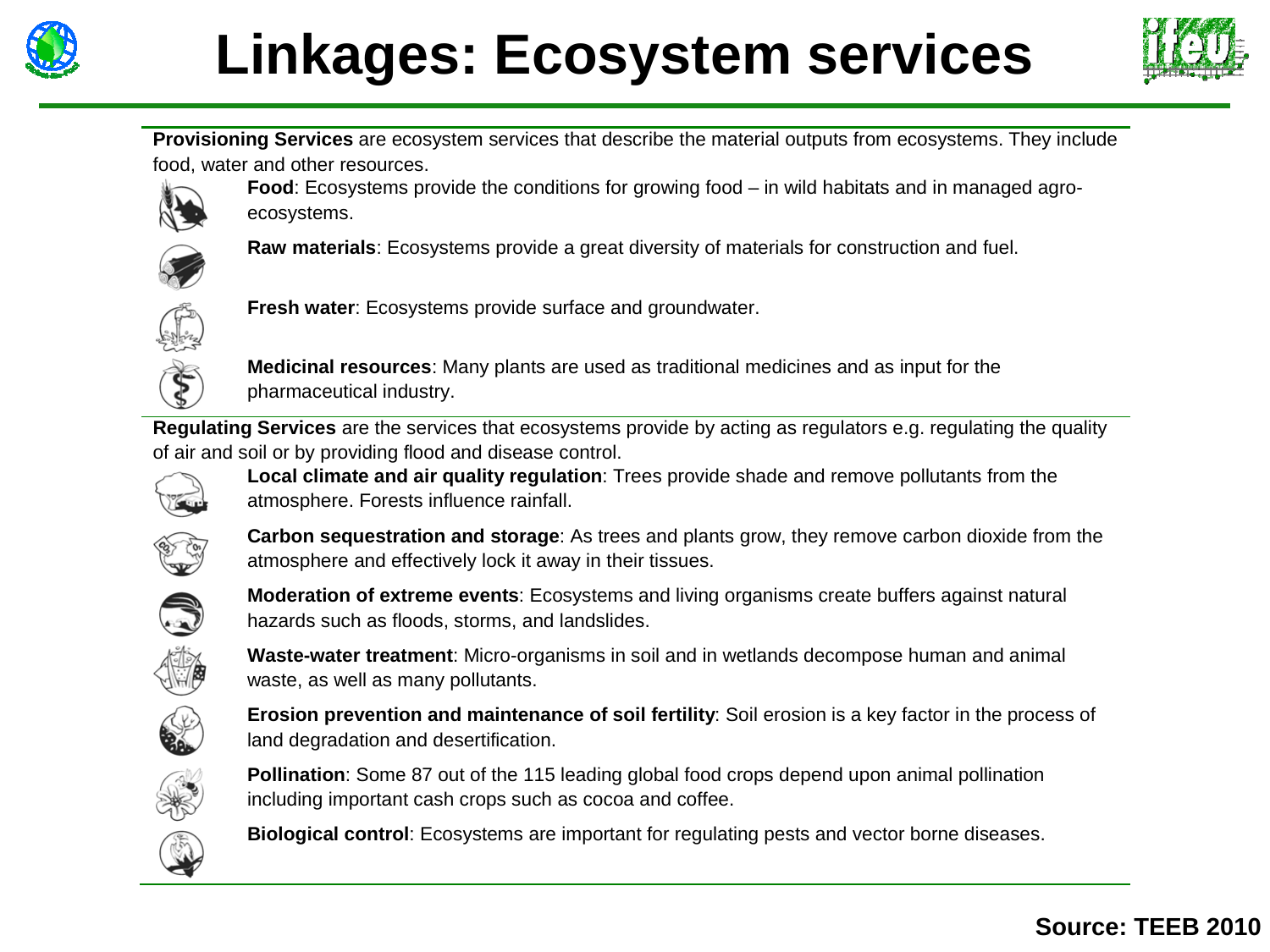## **Ecosystem Services Review (ESR)**



#### **Corporate Ecosystem Services Review: Summary of Methodology**

| <b>Step</b>                            |                                                               | 1. Select the scope                                                                                                                                      | 2. Identify priority<br>ecosystem services                                                                                                                                                                             | 3. Analyze trends<br>in priority services                                                                                          | 4. Identify business<br>risks and<br>opportunities                                                                                      | 5. Develop<br>strategies                                                            |
|----------------------------------------|---------------------------------------------------------------|----------------------------------------------------------------------------------------------------------------------------------------------------------|------------------------------------------------------------------------------------------------------------------------------------------------------------------------------------------------------------------------|------------------------------------------------------------------------------------------------------------------------------------|-----------------------------------------------------------------------------------------------------------------------------------------|-------------------------------------------------------------------------------------|
| <b>Activity</b>                        |                                                               | Choose boundary within<br>which to conduct the ESR<br>(a specific business unit,<br>product, market,<br>landholdings, major<br>customer, supplier, etc.) | Systematically evaluate<br>degree of company's<br>dependence and impact on<br>more than 20 ecosystem<br>services. Determine highest<br>"priority" ecosystem<br>services-those most relevant<br>to business performance | Research and evaluate<br>conditions and trends<br>in the priority ecosystem<br>services, as well as the<br>drivers of these trends | Identify and evaluate<br>business risks and<br>opportunities that might<br>arise due to the trends<br>in priority ecosystem<br>services | Outline and prioritize<br>strategies for managing<br>the risks and<br>opportunities |
| Who is<br>involved                     | • Executive managers                                          | $\checkmark$                                                                                                                                             |                                                                                                                                                                                                                        |                                                                                                                                    |                                                                                                                                         | $\checkmark$                                                                        |
|                                        | • Manager(s) from selected scope                              | $\checkmark$                                                                                                                                             | $\checkmark$                                                                                                                                                                                                           |                                                                                                                                    | $\checkmark$                                                                                                                            | $\checkmark$                                                                        |
|                                        | • Analysts                                                    |                                                                                                                                                          | $\checkmark$                                                                                                                                                                                                           | $\checkmark$                                                                                                                       | $\checkmark$                                                                                                                            | $\checkmark$                                                                        |
|                                        | • Consultants (optional)                                      |                                                                                                                                                          | $\checkmark$                                                                                                                                                                                                           | $\checkmark$                                                                                                                       | $\checkmark$                                                                                                                            | $\checkmark$                                                                        |
| Sources of<br>input and<br>information | • In-house business managers and<br>analysts                  |                                                                                                                                                          | $\checkmark$                                                                                                                                                                                                           | $\checkmark$                                                                                                                       | $\checkmark$                                                                                                                            | ✓                                                                                   |
|                                        | • Existing and new in-house analyses                          |                                                                                                                                                          | $\checkmark$                                                                                                                                                                                                           | $\checkmark$                                                                                                                       | $\checkmark$                                                                                                                            |                                                                                     |
|                                        | · Local stakeholders                                          |                                                                                                                                                          | $\checkmark$                                                                                                                                                                                                           |                                                                                                                                    |                                                                                                                                         |                                                                                     |
|                                        | • Experts from universities and<br>research institutions      |                                                                                                                                                          |                                                                                                                                                                                                                        | $\checkmark$                                                                                                                       |                                                                                                                                         |                                                                                     |
|                                        | • Millennium Ecosystem Assessment<br>publications and experts |                                                                                                                                                          |                                                                                                                                                                                                                        | $\checkmark$                                                                                                                       |                                                                                                                                         |                                                                                     |
|                                        | • Nongovernmental organizations                               |                                                                                                                                                          |                                                                                                                                                                                                                        | $\checkmark$                                                                                                                       | $\checkmark$                                                                                                                            | $\checkmark$                                                                        |
|                                        | · Industry associations                                       |                                                                                                                                                          |                                                                                                                                                                                                                        | $\checkmark$                                                                                                                       | $\checkmark$                                                                                                                            | ✓                                                                                   |
|                                        | · Published research                                          |                                                                                                                                                          | $\checkmark$                                                                                                                                                                                                           | $\checkmark$                                                                                                                       | $\checkmark$                                                                                                                            |                                                                                     |
|                                        | • Other resources and tools*                                  |                                                                                                                                                          | $\checkmark$                                                                                                                                                                                                           | $\checkmark$                                                                                                                       | $\checkmark$                                                                                                                            |                                                                                     |
| End<br>product                         |                                                               | Boundary for ESR analysis                                                                                                                                | List of 5-7 "priority"<br>ecosystem services                                                                                                                                                                           | Short paper or set of data<br>that summarizes trends for<br>each priority ecosystem service                                        | List and description of<br>possible business risks<br>and opportunities                                                                 | Prioritized set of<br>strategies                                                    |
| <b>Estimated</b><br>time**             |                                                               | 1-2 weeks                                                                                                                                                | 2-3 weeks                                                                                                                                                                                                              | 4-6 weeks                                                                                                                          | 1-2 weeks                                                                                                                               | 2-3 weeks                                                                           |

#### **Source: Hanson et al. 2012**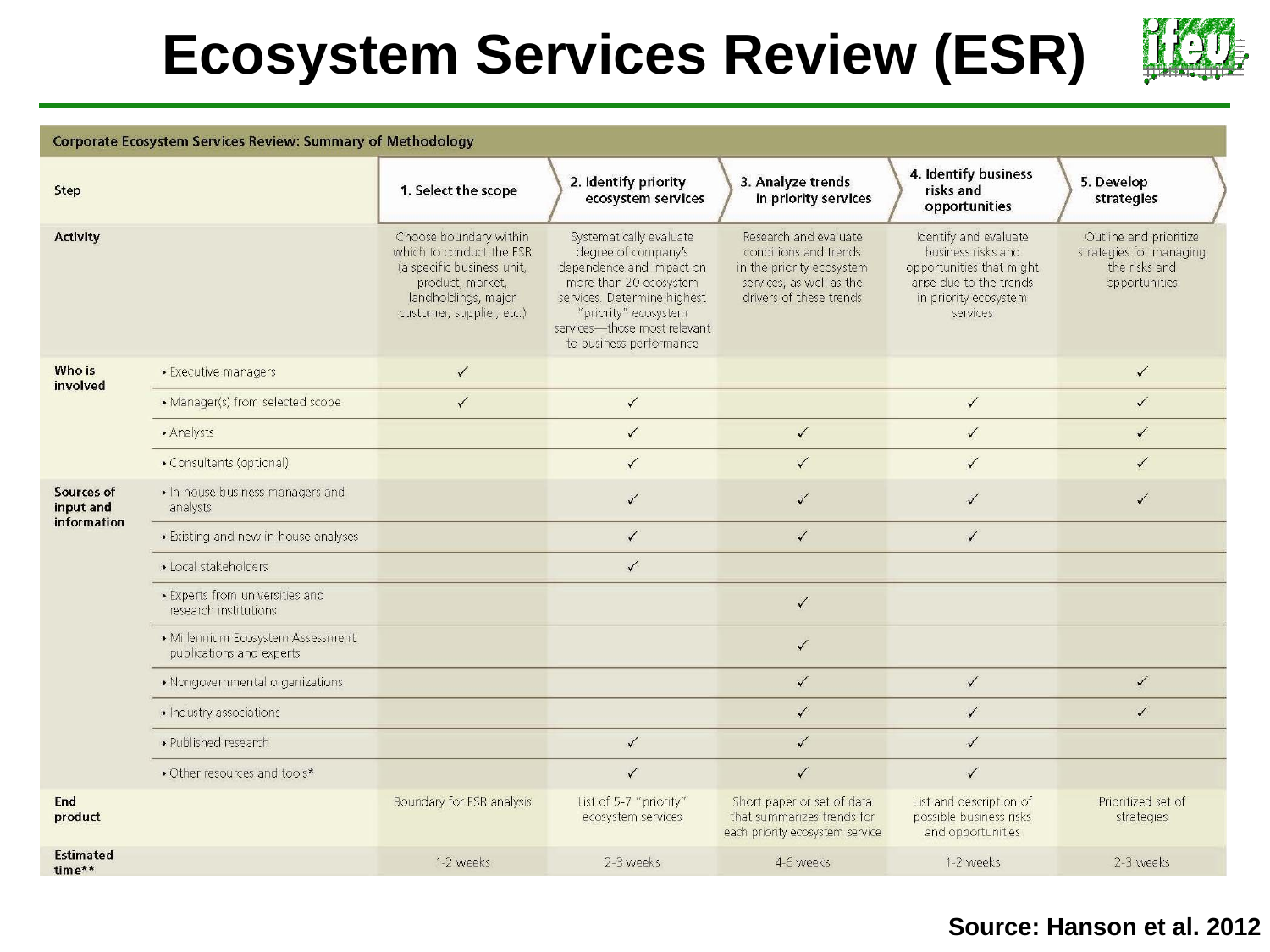



#### **Interpretation of linkages:**

- • **Environmental impacts differ regarding several aspects (e.g. short-term vs. long-term impacts, non-linear changes, and resilience of affected organism or ecosystem).**
	- $\rightarrow$  **Environmental impacts lead to changes in ecosystem services which in turn negatively affect the constituents of human well-being.**
	- $\rightarrow$  **Gradient from positive correlations to trade-offs to negative correlations, along which ecosystem services are increasingly deteriorated. This holds especially for 'provisioning' and 'regulating' ecosystem services.**
- • **By the way: there are also trade-offs between different environmental impacts**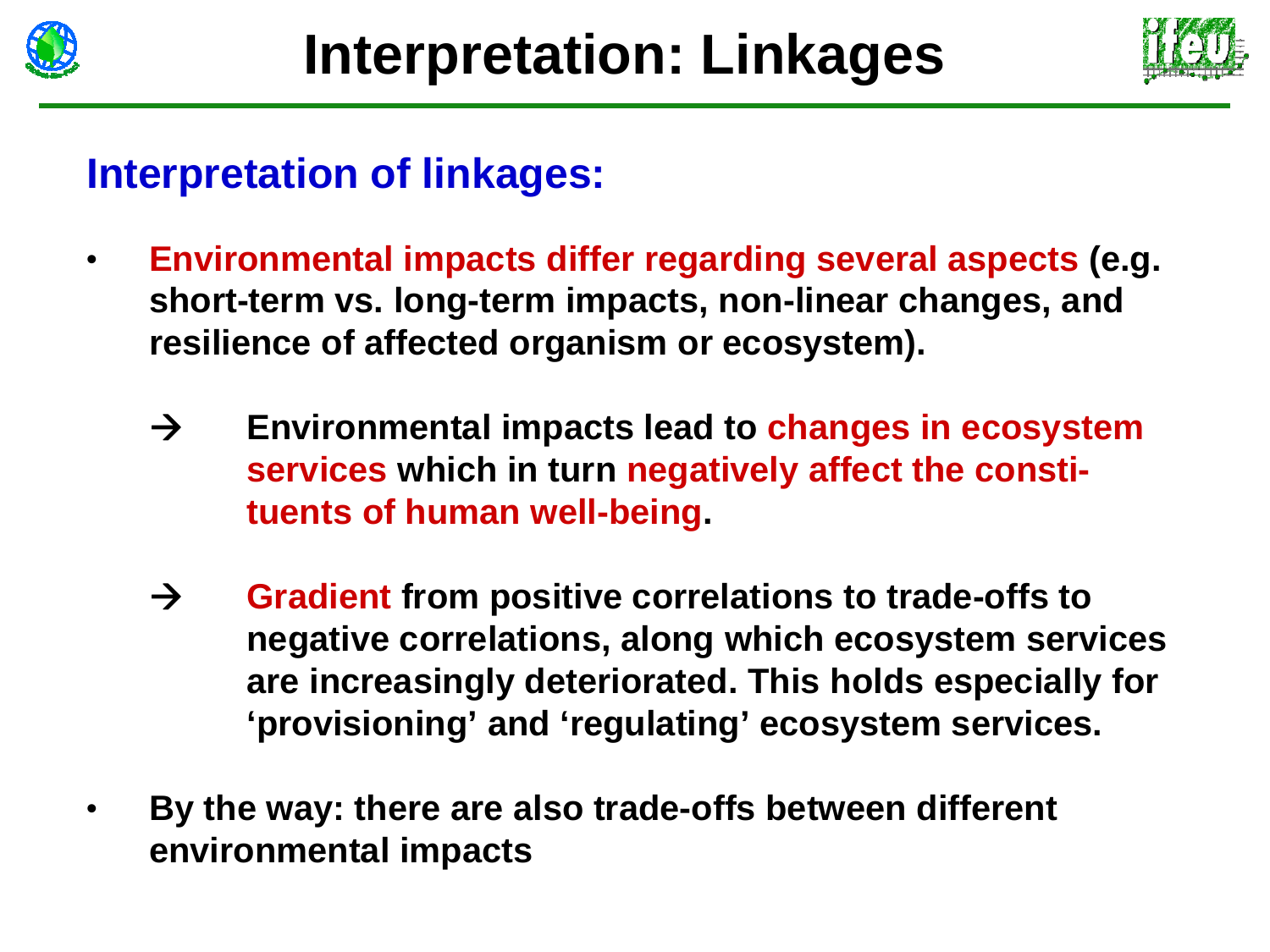



- • **Trade-offs and negative correlations between environmental and socio-economic impacts are a sign of deteriorations of environmental services which negatively affect the constituents of human well-being 'security', 'basic material for good life' and 'health' DUE TO**
	- $\rightarrow$  **inappropriate management practices due to absence of respective regulations or weak law enforcement by the country's institutions AND/OR**
	- $\rightarrow$  **land use conflicts and land-use change (direct and indirect).**
- • **Certification could help to avoid inappropriate management practices and direct land-use change (dLUC) but DOES NOT resolve issue of indirect land-use change (iLUC).**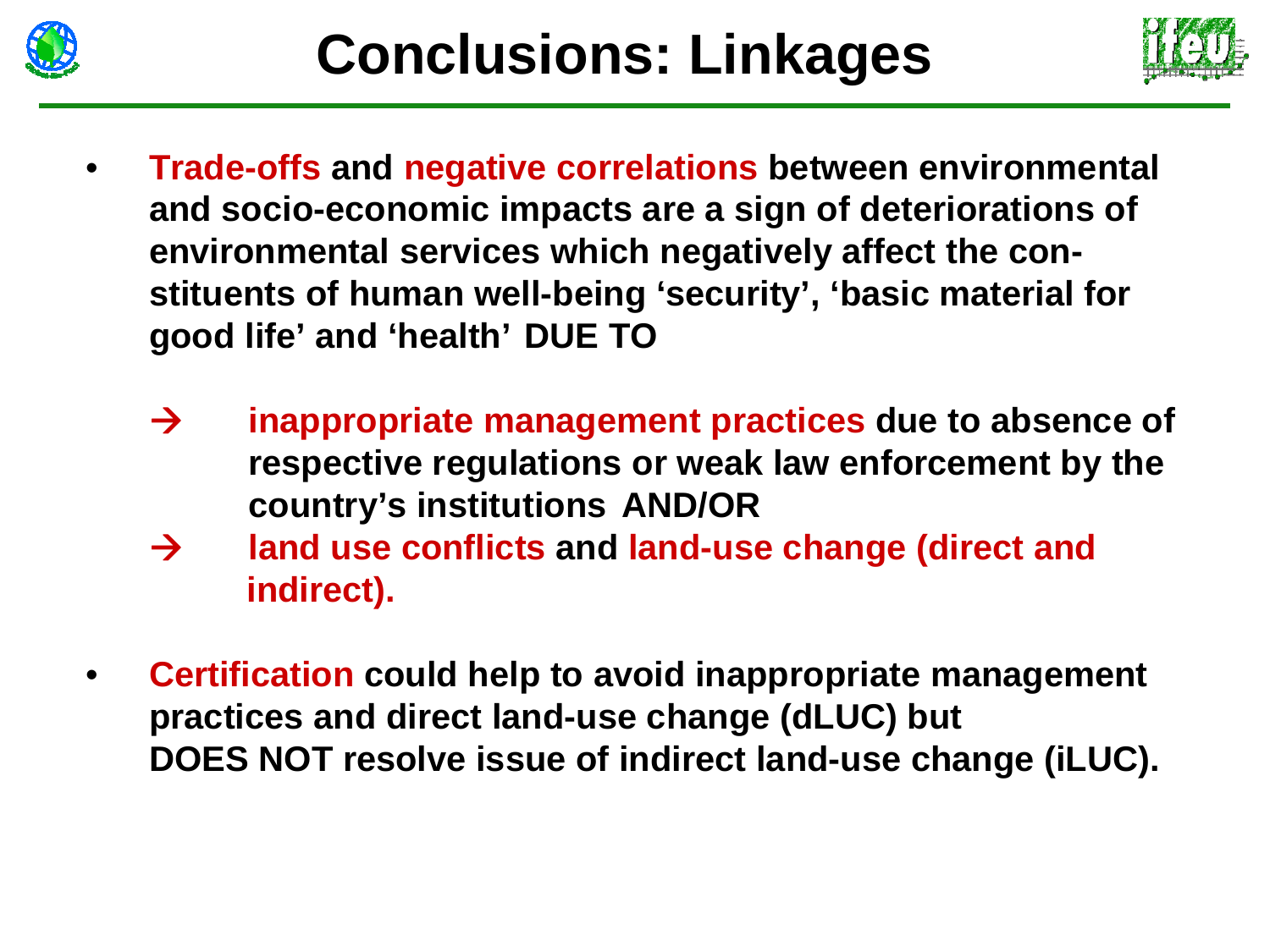



- • **Most of the conclusions are applicable for the general cultivation of the respective feedstock.**
	- $\rightarrow$  **Important to apply same rules for all agricultural products (irrespective of use for food, feed, fibre or fuel).**
- • **The main areas / linkages are food security, biodiversity and ecosystem services.**
- • **Some of the linkages regarding food insecurity need additional studies and a different methodology to be able to fully understand the connection between biofuels and food insecurity as well as rising energy prices.**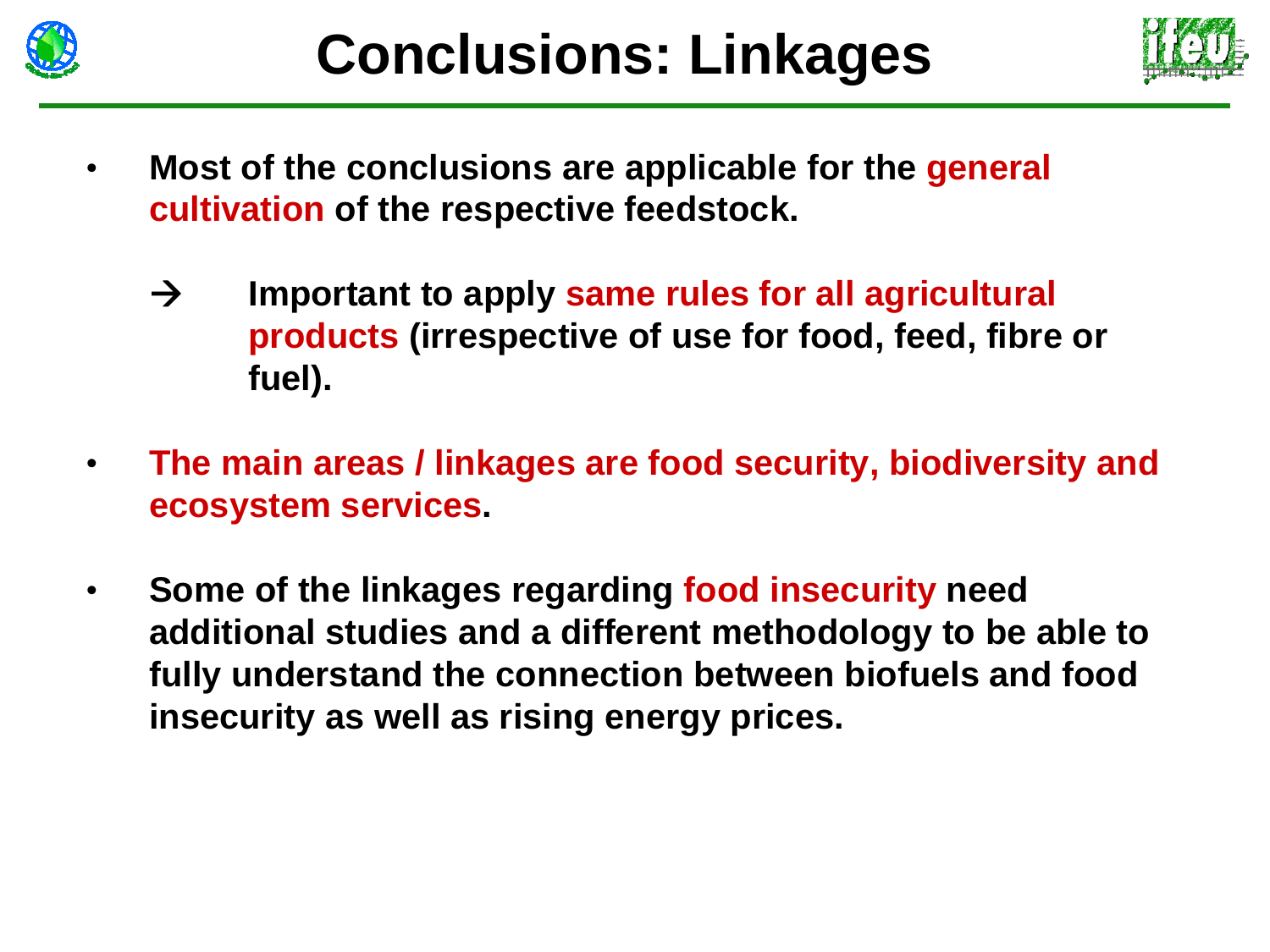



- • **Different approaches can be taken to link environmental and socio-economic principles, criteria and indicators. There is no one single formula. A mixture of approaches might provide the best results.**
- $\bullet$  **The ecosystem services approach is still new in the business and project arena and requires further development, particularly in the bioenergy sector.**
- $\bullet$  **Harmonisation strategies should especially focus on the mandates with sustainability requirements such as the EU RED (2009/28/EC), since these are setting the scene.**
- • **Set new mandatory environmental sustainability criteria regarding soil, water and air protection in the RED, i.e. criteria that have a strong link to ecosystem services. This way, some social impacts affecting 'security', 'basic material for good life' and 'health' can be covered indirectly.**